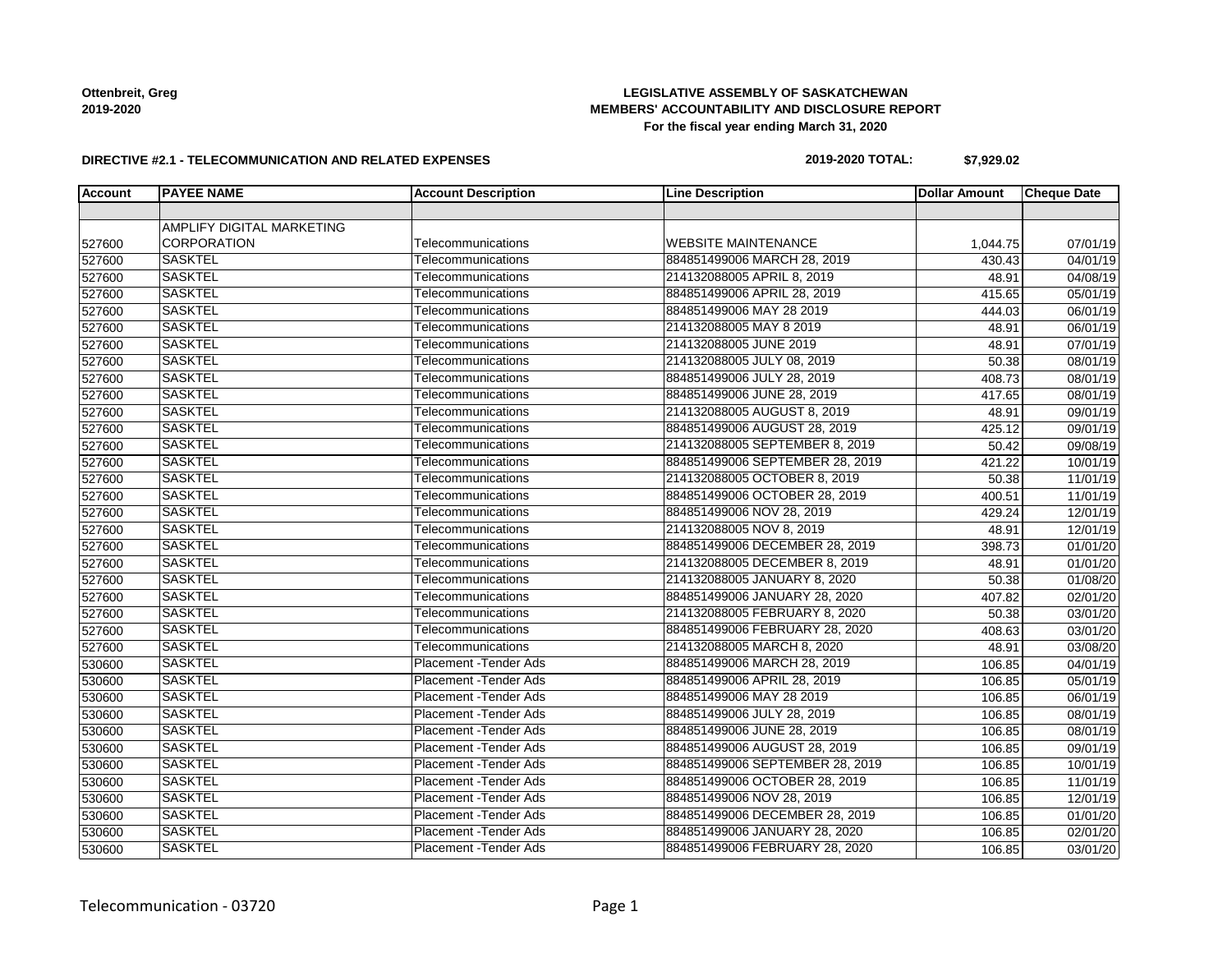# **LEGISLATIVE ASSEMBLY OF SASKATCHEWAN MEMBERS' ACCOUNTABILITY AND DISCLOSURE REPORT For the fiscal year ending March 31, 2020**

### **DIRECTIVE #3.1 - MLA TRAVEL AND LIVING EXPENSES**

# **2019-2020 TOTAL: \$21,535.68**

| <b>Account</b> | <b>PAYEE NAME</b>            | <b>Account Description</b>  | <b>Line Description</b>             | <b>Dollar Amount</b> | <b>Cheque Date</b> |
|----------------|------------------------------|-----------------------------|-------------------------------------|----------------------|--------------------|
|                |                              |                             |                                     |                      |                    |
| 541900         | OTTENBREIT, GREGORY M.       | <b>Elected Rep - Travel</b> | MLA TRAVEL APRIL 1 - 15 2019        | 1,700.93             | 05/16/19           |
| 541900         | OTTENBREIT, GREGORY M.       | Elected Rep - Travel        | MLA TRAVEL APRIL 16 - 30 2019       | 903.20               | 05/16/19           |
| 541900         | OTTENBREIT, GREGORY M.       | <b>Elected Rep - Travel</b> | MLA TRAVEL DEC 18-31, 2019          | 176.35               | 01/07/20           |
| 541900         | OTTENBREIT, GREGORY M.       | <b>Elected Rep - Travel</b> | MLA TRAVEL DEC 1-16, 2019           | 803.90               | 01/07/20           |
| 541900         | OTTENBREIT, GREGORY M.       | <b>Elected Rep - Travel</b> | MLA TRAVEL DEC 1-16, 2019           | $-803.90$            | 01/13/20           |
| 541900         | OTTENBREIT, GREGORY M.       | <b>Elected Rep - Travel</b> | MLA TRAVEL DEC 18-31, 2019          | $-176.35$            | 01/13/20           |
| 541900         | OTTENBREIT, GREGORY M        | <b>Elected Rep - Travel</b> | MLA TRAVEL MAY 1 - 16, 2019         | 1,312.15             | 06/01/19           |
| 541900         | <b>OTTENBREIT, GREGORY M</b> | <b>Elected Rep - Travel</b> | MLA TRAVEL MAY 17 - 31, 2019        | 133.65               | 06/07/19           |
|                |                              |                             | APRIL 2019 MLA REGINA               |                      |                    |
| 541900         | OTTENBREIT, GREGORY M        | Elected Rep - Travel        | <b>ACCOMMODATIONS</b>               | 549.69               | 07/01/19           |
|                |                              |                             | MAY 2019 MLA REGINA                 |                      |                    |
| 541900         | OTTENBREIT, GREGORY M        | Elected Rep - Travel        | <b>ACCOMMODATION</b>                | 929.61               | 07/01/19           |
|                |                              |                             | MARCH 2019 MLA REGINA               |                      |                    |
| 541900         | OTTENBREIT, GREGORY M        | <b>Elected Rep - Travel</b> | <b>ACCOMMODATIONS</b>               | 698.88               | 07/01/19           |
|                |                              |                             | JUNE 2019 MLA REGINA                |                      |                    |
| 541900         | <b>OTTENBREIT, GREGORY M</b> | <b>Elected Rep - Travel</b> | <b>ACCOMMODATIONS</b>               | 552.82               | 07/22/19           |
| 541900         | OTTENBREIT, GREGORY M        | <b>Elected Rep - Travel</b> | MLA TRAVEL AUGUST 1 - 8, 2019       | 852.01               | 08/20/19           |
| 541900         | OTTENBREIT, GREGORY M        | <b>Elected Rep - Travel</b> | MLA TRAVEL JULY 1 - 27, 2019        | 524.05               | 08/20/19           |
| 541900         | OTTENBREIT, GREGORY M        | <b>Elected Rep - Travel</b> | <b>MLA TRAVEL JUNE 1 - 20, 2019</b> | 250.88               | 08/20/19           |
| 541900         | OTTENBREIT, GREGORY M        | <b>Elected Rep - Travel</b> | MLA TRAVEL AUGUST 19 - 31, 2019     | 147.60               | 09/01/19           |
| 541900         | OTTENBREIT, GREGORY M        | <b>Elected Rep - Travel</b> | MLA TRAVEL SEPTEMBER 3 - 28, 2019   | 256.90               | 10/08/19           |
| 541900         | OTTENBREIT, GREGORY M        | <b>Elected Rep - Travel</b> | MLA TRAVEL OCTOBER 29 - 31, 2019    | 343.60               | 11/05/19           |
| 541900         | OTTENBREIT, GREGORY M        | <b>Elected Rep - Travel</b> | MLA TRAVEL OCTOBER 2 - 28, 2019     | 1,549.20             | 11/05/19           |
|                |                              |                             | OCTOBER 2019 MLA REGINA             |                      |                    |
| 541900         | OTTENBREIT, GREGORY M        | <b>Elected Rep - Travel</b> | <b>ACCOMMODATIONS</b>               | 559.43               | 11/28/19           |
|                |                              |                             | SEPTEMBER 2019 MLA REGINA           |                      |                    |
| 541900         | OTTENBREIT, GREGORY M        | Elected Rep - Travel        | <b>ACCOMMODATIONS</b>               | 558.39               | 11/28/19           |
|                |                              |                             | AUGUST 2019 MLA REGINA              |                      |                    |
| 541900         | OTTENBREIT, GREGORY M        | Elected Rep - Travel        | <b>ACCOMMODATIONS</b>               | 546.49               | 11/28/19           |
|                |                              |                             | JULY 2019 MLA REGINA                |                      |                    |
| 541900         | <b>OTTENBREIT, GREGORY M</b> | <b>Elected Rep - Travel</b> | <b>ACCOMMODATIONS</b>               | 561.39               | 11/28/19           |
| 541900         | <b>OTTENBREIT, GREGORY M</b> | <b>Elected Rep - Travel</b> | MLA TRAVEL NOV 1-17,2019            | 1,437.95             | 12/01/19           |
| 541900         | OTTENBREIT, GREGORY M        | <b>Elected Rep - Travel</b> | MLA TRAVEL NOV 18-30, 2019          | 1,045.75             | 12/01/19           |
|                |                              |                             | NOVEMBER 2019 MLA REGINA            |                      |                    |
| 541900         | OTTENBREIT, GREGORY M        | Elected Rep - Travel        | <b>ACCOMMODATIONS</b>               | 558.39               | 12/02/19           |
| 541900         | OTTENBREIT, GREGORY M        | <b>Elected Rep - Travel</b> | MLA TRAVEL DEC 1-17, 2019           | 803.90               | 01/13/20           |
| 541900         | OTTENBREIT, GREGORY M        | <b>Elected Rep - Travel</b> | MLA TRAVEL DEC 18-31, 2019          | 176.35               | 01/13/20           |
| 541900         | <b>OTTENBREIT, GREGORY M</b> | <b>Elected Rep - Travel</b> | MLA TRAVEL JANUARY 5, 2020          | 12.50                | 01/28/20           |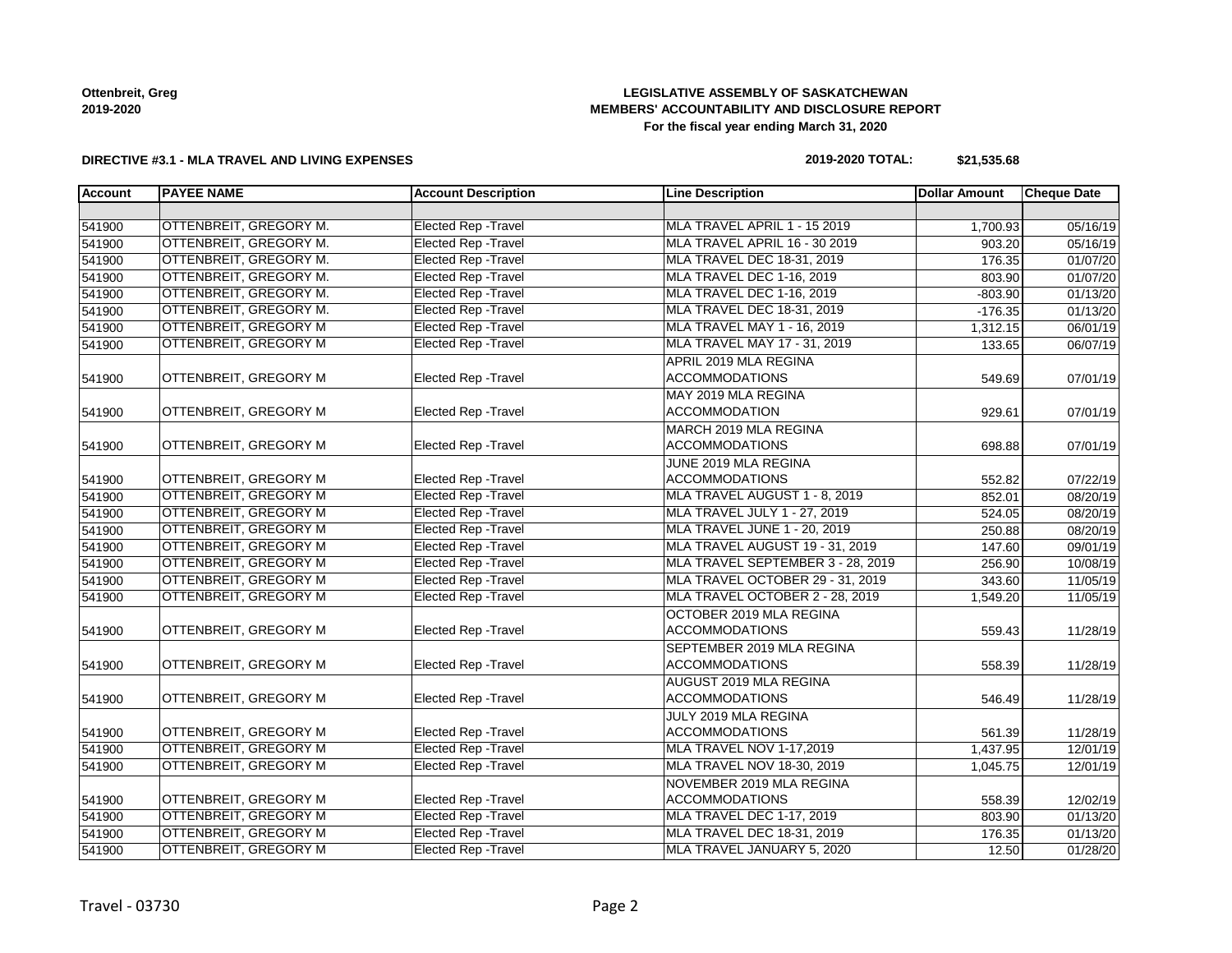| <b>Account</b> | <b>IPAYEE NAME</b>           | <b>Account Description</b>  | <b>Line Description</b>          | <b>Dollar Amount</b> | <b>Cheque Date</b> |
|----------------|------------------------------|-----------------------------|----------------------------------|----------------------|--------------------|
| 541900         | <b>OTTENBREIT, GREGORY M</b> | Elected Rep - Travel        | MLA TRAVEL JANUARY 2 - 24, 2020  | 278.20               | 01/28/20           |
| 541900         | <b>OTTENBREIT, GREGORY M</b> | Elected Rep - Travel        | MLA TRAVEL FEB 7-29,2020         | 700.25               | 03/09/20           |
|                |                              |                             | JANUARY 2020 MLA REGINA          |                      |                    |
| 541900         | <b>OTTENBREIT, GREGORY M</b> | <b>Elected Rep - Travel</b> | <b>ACCOMMODATIONS</b>            | 553.39               | 03/12/20           |
|                |                              |                             | <b>IDECEMBER 2019 MLA REGINA</b> |                      |                    |
| 541900         | <b>OTTENBREIT, GREGORY M</b> | <b>Elected Rep - Travel</b> | ACCOMMODATIONS                   | 554.02               | 03/12/20           |
|                |                              |                             | <b>FEBRUARY 2020 MLA REGINA</b>  |                      |                    |
| 541900         | <b>OTTENBREIT, GREGORY M</b> | Elected Rep - Travel        | ACCOMMODATIONS                   | 498.71               | 03/12/20           |
| 541900         | <b>OTTENBREIT, GREGORY M</b> | <b>Elected Rep - Travel</b> | MLA TRAVEL MARCH 1 - 15, 2020    | 1,610.90             | 03/31/20           |
| 541900         | <b>OTTENBREIT, GREGORY M</b> | <b>Elected Rep - Travel</b> | MLA TRAVEL MARCH 16 - 31, 2020   | 374.50               | 03/31/20           |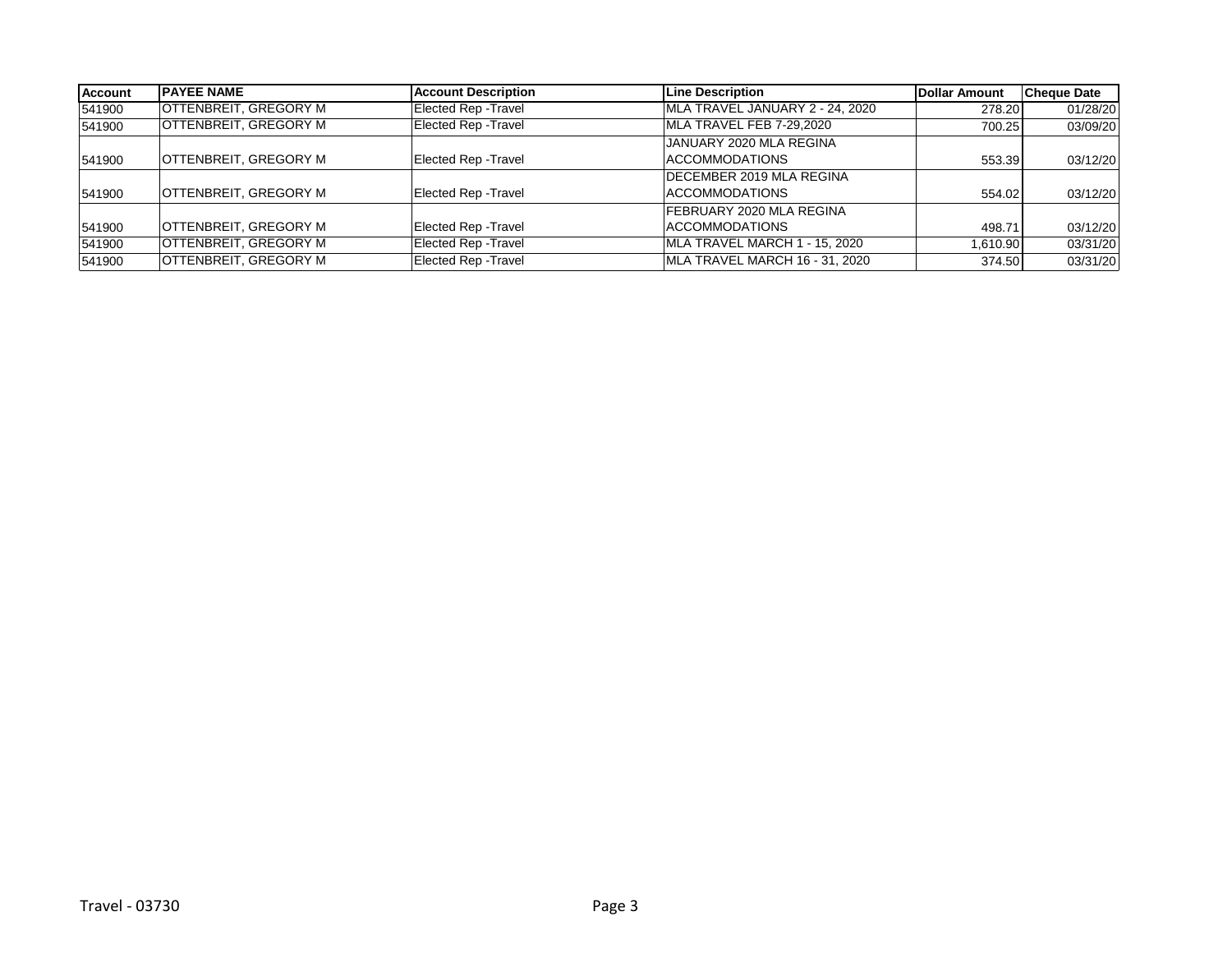# **LEGISLATIVE ASSEMBLY OF SASKATCHEWAN MEMBERS' ACCOUNTABILITY AND DISCLOSURE REPORT For the fiscal year ending March 31, 2020**

# **DIRECTIVE #4.1 - CONSTITUENCY SERVICE EXPENSES**

| 2019-2020 TOTAL: | \$32,102.69 |
|------------------|-------------|
|------------------|-------------|

| <b>Account</b> | <b>PAYEE NAME</b>                                          | <b>Account Description</b>                | <b>Line Description</b>        | <b>Dollar Amount</b> | <b>Cheque Date</b> |
|----------------|------------------------------------------------------------|-------------------------------------------|--------------------------------|----------------------|--------------------|
|                |                                                            |                                           |                                |                      |                    |
| 522000         | <b>RTM VENTURES</b>                                        | Rent of Ground, Buildings and Other Space | APRIL 2019 MLA OFFICE RENT     | 1,100.00             | 04/01/19           |
| 522000         | <b>RTM VENTURES</b>                                        | Rent of Ground, Buildings and Other Space | MAY 2019 MLA OFFICE RENT       | 1,100.00             | 04/12/19           |
| 522000         | <b>RTM VENTURES</b>                                        | Rent of Ground, Buildings and Other Space | JUNE 2019 MLA OFFICE RENT      | 1,100.00             | 05/15/19           |
| 522000         | <b>RTM VENTURES</b>                                        | Rent of Ground, Buildings and Other Space | JULY 2019 MLA OFFICE RENT      | 1,100.00             | 06/12/19           |
| 522000         | <b>RTM VENTURES</b>                                        | Rent of Ground, Buildings and Other Space | AUGUST 2019 MLA OFFICE RENT    | 1,100.00             | 07/18/19           |
| 522000         | <b>RTM VENTURES</b>                                        | Rent of Ground, Buildings and Other Space | SEPTEMBER 2019 MLA OFFICE RENT | 1,100.00             | 08/02/19           |
| 522000         | <b>RTM VENTURES</b>                                        | Rent of Ground, Buildings and Other Space | OCTOBER 2019 MLA OFFICE RENT   | 1,100.00             | 09/06/19           |
| 522000         | <b>RTM VENTURES</b>                                        | Rent of Ground, Buildings and Other Space | NOVEMBER 2019 MLA OFFICE RENT  | 1,100.00             | 10/01/19           |
| 522000         | <b>RTM VENTURES</b>                                        | Rent of Ground, Buildings and Other Space | DECEMBER 2019 MLA OFFICE RENT  | 1,100.00             | 11/05/19           |
| 522000         | <b>RTM VENTURES</b>                                        | Rent of Ground, Buildings and Other Space | JAN 2020 MLA OFFICE RENT       | 1,100.00             | 01/01/20           |
| 522000         | <b>RTM VENTURES</b>                                        | Rent of Ground, Buildings and Other Space | FEBRUARY 2020 MLA OFFICE RENT  | 1,100.00             | 01/09/20           |
| 522000         | <b>RTM VENTURES</b>                                        | Rent of Ground, Buildings and Other Space | MARCH 2020 MLA OFFICE RENT     | 1,100.00             | 02/10/20           |
| 522200         | MINISTER OF FINANCE-MINISTRY OF<br><b>CENTRAL SERVICES</b> | <b>Rent of Photocopiers</b>               | PHOTOCOPIER SERVICE FEES 19/20 | 100.00               | 01/01/20           |
| 522200         | <b>TOSHIBA OF CANADA LTD.</b>                              | Rent of Photocopiers                      | <b>COPIER CHARGES</b>          | 190.34               | 04/09/19           |
| 522200         | <b>TOSHIBA OF CANADA LTD.</b>                              | <b>Rent of Photocopiers</b>               | <b>COPIER CHARGES</b>          | 176.69               | 06/01/19           |
| 522200         | TOSHIBA OF CANADA LTD.                                     | Rent of Photocopiers                      | <b>COPIER CHARGES</b>          | 180.73               | 07/01/19           |
| 522200         | TOSHIBA OF CANADA LTD.                                     | <b>Rent of Photocopiers</b>               | <b>COPIER CHARGES</b>          | 9.36                 | 08/01/19           |
| 522200         | TOSHIBA TEC CANADA BUSINESS<br>SOLUTIONS INC               | Rent of Photocopiers                      | <b>COPIER CHARGES</b>          | 151.20               | 08/01/19           |
| 522200         | TOSHIBA TEC CANADA BUSINESS<br>SOLUTIONS INC               | Rent of Photocopiers                      | <b>COPIER CHARGES</b>          | 12.85                | 08/01/19           |
| 522200         | TOSHIBA TEC CANADA BUSINESS<br>SOLUTIONS INC               | Rent of Photocopiers                      | <b>COPIER CHARGES</b>          | 161.83               | 09/01/19           |
| 522200         | TOSHIBA TEC CANADA BUSINESS<br>SOLUTIONS INC               | Rent of Photocopiers                      | <b>COPIER CHARGES</b>          | 151.20               | 09/01/19           |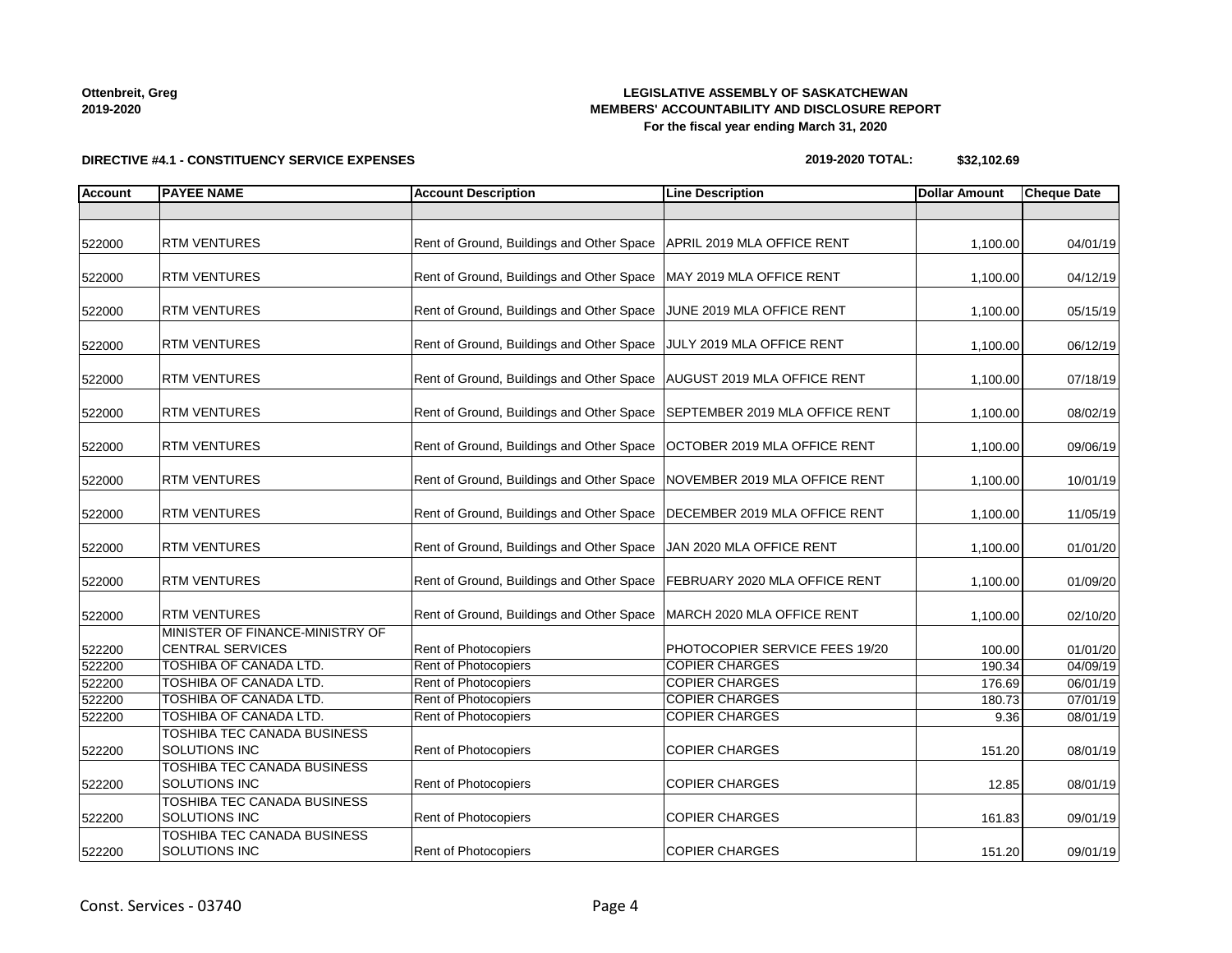| <b>Account</b> | <b>PAYEE NAME</b>                  | <b>Account Description</b>           | <b>Line Description</b>              | <b>Dollar Amount</b> | <b>Cheque Date</b> |
|----------------|------------------------------------|--------------------------------------|--------------------------------------|----------------------|--------------------|
|                | TOSHIBA TEC CANADA BUSINESS        |                                      |                                      |                      |                    |
| 522200         | SOLUTIONS INC                      | Rent of Photocopiers                 | <b>COPIER CHARGES</b>                | 166.05               | 10/01/19           |
|                | TOSHIBA TEC CANADA BUSINESS        |                                      |                                      |                      |                    |
| 522200         | SOLUTIONS INC                      | <b>Rent of Photocopiers</b>          | <b>COPIER CHARGES</b>                | 180.49               | 11/01/19           |
|                | <b>TOSHIBA TEC CANADA BUSINESS</b> |                                      |                                      |                      |                    |
| 522200         | <b>SOLUTIONS INC</b>               | Rent of Photocopiers                 | <b>COPIER CHARGES</b>                | 168.99               | 12/09/19           |
|                | <b>TOSHIBA TEC CANADA BUSINESS</b> |                                      |                                      |                      |                    |
| 522200         | SOLUTIONS INC                      | Rent of Photocopiers                 | <b>COPIER CHARGES</b>                | 158.78               | 01/01/20           |
|                | TOSHIBA TEC CANADA BUSINESS        |                                      |                                      |                      |                    |
| 522200         | SOLUTIONS INC                      | <b>Rent of Photocopiers</b>          | <b>COPIER CHARGES</b>                | 162.42               | 02/01/20           |
|                | TOSHIBA TEC CANADA BUSINESS        |                                      |                                      |                      |                    |
| 522200         | SOLUTIONS INC                      | Rent of Photocopiers                 | <b>COPIER CHARGES</b>                | 174.65               | 03/01/20           |
|                | TOSHIBA TEC CANADA BUSINESS        |                                      |                                      |                      |                    |
| 522200         | SOLUTIONS INC                      | Rent of Photocopiers                 | <b>COPIER CHARGES</b>                | 13.03                | 03/31/20           |
| 522500         | <b>FARRELL AGENCIES LTD.</b>       | <b>Insurance Premiums</b>            | INSURANCE POLICY C700489285-6        | 818.32               | 06/01/19           |
| 522700         | SASKPOWER CORPORATION              | Utilities - Electricity and Nat Gas  | 500001697621 APRIL 8, 2019           | 59.00                | 04/08/19           |
| 522700         | SASKPOWER CORPORATION              | Utilities - Electricity and Nat Gas  | 500001697621 MAY 8, 2019             | 96.84                | 06/01/19           |
| 522700         | SASKPOWER CORPORATION              | Utilities - Electricity and Nat Gas  | 500001697621 JUNE 10, 2019           | 94.87                | 07/01/19           |
| 522700         | SASKPOWER CORPORATION              | Utilities - Electricity and Nat Gas  | 500001697621 JULY 09, 2019           | 96.96                | 08/01/19           |
| 522700         | SASKPOWER CORPORATION              | Utilities - Electricity and Nat Gas  | 500001697621 AUGUST 9, 2019          | 89.35                | 09/01/19           |
| 522700         | SASKPOWER CORPORATION              | Utilities - Electricity and Nat Gas  | 500001697621 SEP/19                  | 89.24                | 10/01/19           |
| 522700         | SASKPOWER CORPORATION              | Utilities - Electricity and Nat Gas  | 500001697621 OCTOBER 8, 2019         | 91.50                | 11/01/19           |
| 522700         | SASKPOWER CORPORATION              | Utilities - Electricity and Nat Gas  | 5000 0169 7621 NOV 8, 2019           | 104.33               | 12/01/19           |
| 522700         | SASKPOWER CORPORATION              | Utilities - Electricity and Nat Gas  | 500001697621 DECEMBER 9, 2019        | 93.35                | 01/01/20           |
| 522700         | <b>SASKPOWER CORPORATION</b>       | Utilities - Electricity and Nat Gas  | 500001697621 JANUARY 9, 2020         | 259.05               | 01/09/20           |
| 522700         | SASKPOWER CORPORATION              | Utilities - Electricity and Nat Gas  | 500001697621 FEBRUARY 7, 2020        | 94.63                | 03/01/20           |
| 522700         | SASKPOWER CORPORATION              | Utilities - Electricity and Nat Gas  | 500001697621 MARCH 9, 2020           | 94.23                | 03/09/20           |
| 525000         | SASKATCHEWAN PARTY CAUCUS          | Postal, Courier, Freight and Related | <b>POSTAGE</b>                       | 49.29                | 09/01/19           |
| 528000         | OLSON, STEVEN & OLSON, PETRUNIA    | <b>Support Services</b>              | <b>TECHNICAL SERVICE</b>             | 239.55               | 10/01/19           |
| 529000         | KING, JESSICA                      | <b>General Contractual Services</b>  | MLA OFFICE JANITORIAL SERVICE        | 75.00                | 04/01/19           |
| 529000         | KING, JESSICA                      | <b>General Contractual Services</b>  | MLA OFFICE JANITORIAL SERVICE        | 150.00               | 05/10/19           |
| 529000         | KING, JESSICA                      | <b>General Contractual Services</b>  | MLA OFFICE JANITORIAL SERVICE        | 150.00               | 06/01/19           |
| 529000         | <b>KING, JESSICA</b>               | <b>General Contractual Services</b>  | <b>MLA OFFICE JANITORIAL SERVICE</b> | 75.00                | 07/01/19           |
| 529000         | KING, JESSICA                      | <b>General Contractual Services</b>  | MLA OFFICE JANITORIAL SERVICE        | 75.00                | 08/06/19           |
| 529000         | KING, JESSICA                      | <b>General Contractual Services</b>  | MLA OFFICE JANITORIAL SERVICE        | 75.00                | 09/10/19           |
| 529000         | KING, JESSICA                      | <b>General Contractual Services</b>  | MLA OFFICE JANITORIAL SERVICE        | 75.00                | 09/16/19           |
| 529000         | KING, JESSICA                      | <b>General Contractual Services</b>  | MLA OFFICE JANITORIAL SERVICE        | 75.00                | 11/01/19           |
| 529000         | KING, JESSICA                      | <b>General Contractual Services</b>  | <b>MLA OFFICE JANITORIAL SERVICE</b> | 150.00               | 12/01/19           |
| 529000         | KING, JESSICA                      | <b>General Contractual Services</b>  | MLA OFFICE JANITORIAL SERVICE        | 150.00               | 01/06/20           |
| 529000         | <b>KING, JESSICA</b>               | <b>General Contractual Services</b>  | MLA OFFICE JANITORIAL SERVICE        | 150.00               | 01/20/20           |
| 529000         | KING, JESSICA                      | <b>General Contractual Services</b>  | MLA OFFICE JANITORIAL SERVICE        | 75.00                | 02/01/20           |
| 529000         | KING, JESSICA                      | <b>General Contractual Services</b>  | MLA OFFICE JANITORIAL SERVICE        | 75.00                | 03/01/20           |
| 529000         | KING, JESSICA                      | <b>General Contractual Services</b>  | <b>MLA OFFICE JANITORIAL SERVICE</b> | 75.00                | 03/15/20           |
| 529000         | MCINNES, ELMER D.                  | <b>General Contractual Services</b>  | <b>MISC LABOUR</b>                   | 50.00                | 01/06/20           |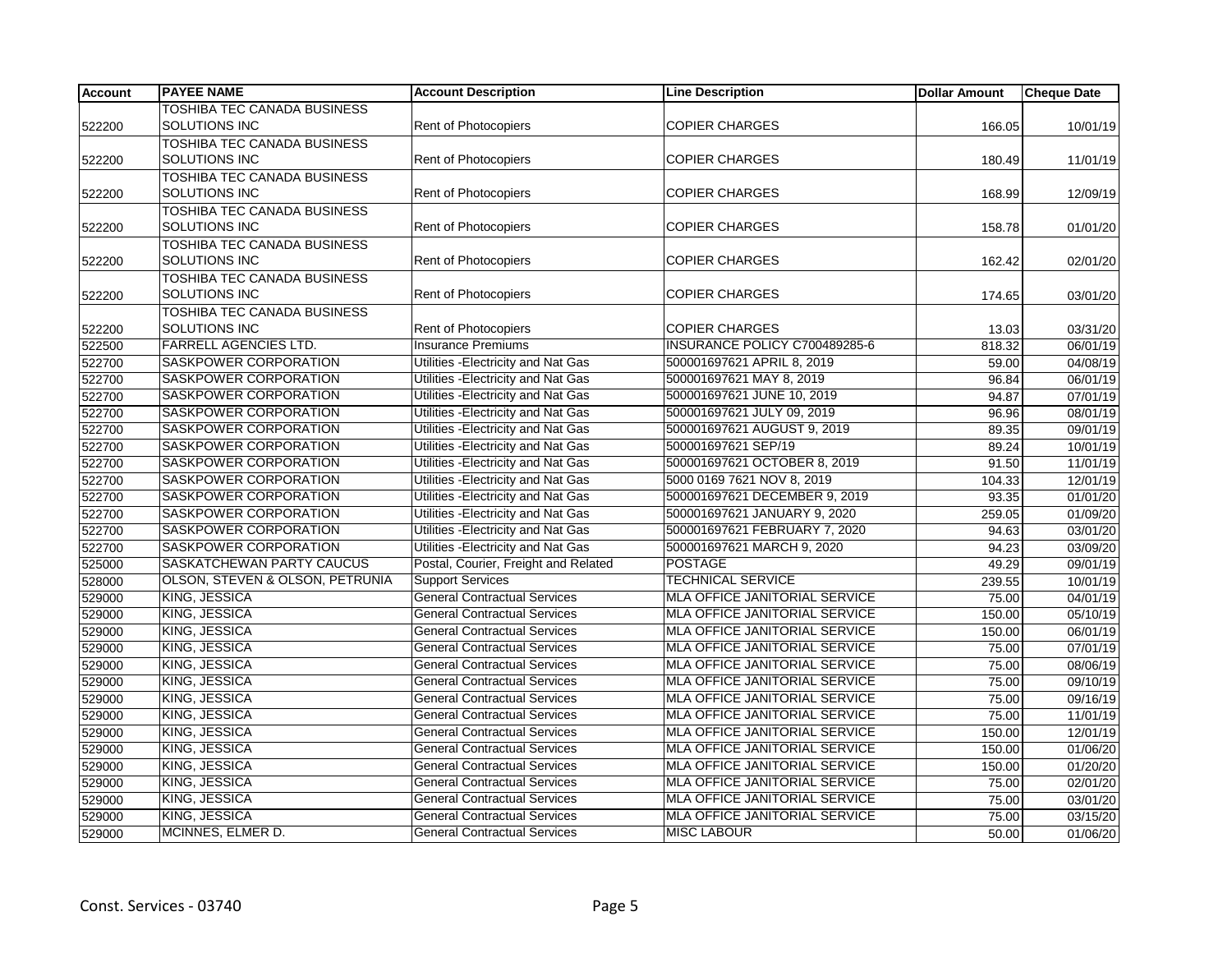| <b>Account</b> | <b>PAYEE NAME</b>                    | <b>Account Description</b>                                        | <b>Line Description</b>                         | <b>Dollar Amount</b> | <b>Cheque Date</b> |
|----------------|--------------------------------------|-------------------------------------------------------------------|-------------------------------------------------|----------------------|--------------------|
|                |                                      |                                                                   | SNOW REMOVAL DECEMBER - MARCH                   |                      |                    |
| 529000         | SAWATSKY, KEVIN                      | <b>General Contractual Services</b>                               | 2020                                            | 200.00               | 03/11/20           |
| 530300         | MARU GROUP CANADA INC.               | Primary Research/Focus group                                      | Ad Hoc Research                                 | 632.98               | 05/01/19           |
| 530300         | MARU GROUP CANADA INC.               | Primary Research/Focus group                                      | Ad Hoc Research                                 | 632.98               | 08/01/19           |
| 530300         | MARU GROUP CANADA INC.               | Primary Research/Focus group                                      | AD HOC RESEARCH                                 | 661.11               | 11/01/19           |
| 530300         | MARU GROUP CANADA INC.               | Primary Research/Focus group                                      | Ad Hoc Research                                 | 661.11               | 03/01/20           |
| 530500         | <b>BELL MEDIA INC.</b>               | Media Placement                                                   | <b>ADVERTISING</b>                              | 483.00               | 01/01/20           |
|                | BROADCASTING STATION CJJC THE        |                                                                   |                                                 |                      |                    |
| 530500         | ROCK 98FIVE FM                       | <b>Media Placement</b>                                            | <b>ADVERTISING</b>                              | 161.00               | 06/01/19           |
|                | BROADCASTING STATION CJJC THE        |                                                                   |                                                 |                      |                    |
| 530500         | ROCK 98FIVE FM                       | <b>Media Placement</b>                                            | <b>ADVERTISING</b>                              | 161.00               | 08/01/19           |
|                | <b>BROADCASTING STATION CJJC THE</b> |                                                                   |                                                 |                      |                    |
| 530500         | ROCK 98FIVE FM                       | Media Placement                                                   | <b>ADVERTISING</b>                              | 569.00               | 08/01/19           |
|                | BROADCASTING STATION CJJC THE        |                                                                   |                                                 |                      |                    |
| 530500         | ROCK 98FIVE FM                       | Media Placement                                                   | <b>ADVERTISING</b>                              | 199.00               | 10/01/19           |
|                | BROADCASTING STATION CJJC THE        |                                                                   |                                                 |                      |                    |
| 530500         | ROCK 98FIVE FM                       | <b>Media Placement</b>                                            | <b>ADVERTISING</b>                              | 230.00               | 12/01/19           |
|                | BROADCASTING STATION CJJC THE        |                                                                   |                                                 |                      |                    |
| 530500         | ROCK 98FIVE FM                       | <b>Media Placement</b>                                            | <b>ADVERTISING</b>                              | 285.00               | 01/01/20           |
|                | BROADCASTING STATION CJJC THE        |                                                                   |                                                 |                      |                    |
| 530500         | ROCK 98FIVE FM                       | Media Placement                                                   | <b>ADVERTISING</b>                              | 133.00               | 02/01/20           |
|                | BROADCASTING STATION CJJC THE        |                                                                   |                                                 |                      |                    |
| 530500         | ROCK 98FIVE FM                       | <b>Media Placement</b>                                            | <b>ADVERTISING</b>                              | 120.00               | 03/31/20           |
| 530500         | PNG PRAIRIE NEWSPAPER GROUP          | <b>Media Placement</b>                                            | <b>ADVERTISING</b>                              | 217.60               | 01/01/20           |
| 530500         | PNG PRAIRIE NEWSPAPER GROUP          | Media Placement                                                   | <b>ADVERTISING</b>                              | 70.00                | 02/01/20           |
| 530800         | <b>CUSTOM PRINTERS LTD.</b>          | <b>Publications</b>                                               | <b>NEWSLETTERS</b>                              | 3,341.02             | 07/01/19           |
| 530900         | <b>CORPORATE EXPRESS</b>             | <b>Promotional Items</b>                                          | <b>PROVINCIAL PINS</b>                          | 334.47               | 06/01/19           |
| 530900         | <b>CORPORATE EXPRESS</b>             | <b>Promotional Items</b>                                          | <b>PROVINCIAL PINS</b>                          | 254.93               | 02/01/20           |
| 542000         | RITCHIE-MCINNES, LAURETTA            | Travel                                                            | C.A. TRAVEL MARCH 22 & APRIL 24, 2019           | 55.00                | 04/01/19           |
| 542000         | RITCHIE-MCINNES, LAURETTA            | Travel                                                            | C.A. TRAVEL APRIL 25-26, 2019                   | 76.00                | 05/01/19           |
| 542000         | RITCHIE-MCINNES, LAURETTA            | Travel                                                            | C.A. TRAVEL MAY 16, 2019                        | 25.00                | 06/01/19           |
| 542000         | RITCHIE-MCINNES, LAURETTA            | Travel                                                            | C.A. TRAVEL JUNE 18, 2019                       | 10.00                | 07/01/19           |
| 542000         | RITCHIE-MCINNES, LAURETTA            | Travel                                                            | C.A. TRAVEL JUNE 12-26, 2019                    | 44.00                | 08/13/19           |
| 542000         | RITCHIE-MCINNES, LAURETTA            | Travel                                                            | CA TRAVEL DEC 9, 2019                           | 110.25               | 12/10/19           |
| 542000         | <b>SAWATSKY, RACHELLE</b>            | Travel                                                            | C.A. TRAVEL APRIL 3, 2019                       | 25.00                | 04/03/19           |
| 542000         | SAWATSKY, RACHELLE                   | Travel                                                            | C.A. TRAVEL JUNE 12, 2019                       | 30.00                | 09/01/19           |
|                |                                      |                                                                   |                                                 |                      |                    |
| 543201         | <b>CONEXUS ARTS CENTRE</b>           | Deputy Minister/Ministry Head Business<br>Expenses - Refreshments | STUDENT DRINKS - GREG OTTENBREIT,<br><b>MLA</b> | 17.00                | 07/01/19           |
| 550200         | <b>STAPLES BUSINESS DEPOT</b>        | Books, Mags and Ref Materials                                     | 81975 CONSTITUENCY MAP                          | 129.06               | 03/01/20           |
|                | CANADIAN TIRE ASSOCIATE STORE NO.    |                                                                   |                                                 |                      |                    |
| 555000         | 287                                  | <b>Other Material and Supplies</b>                                | OTTENBREIT, OFFICE SUPPLIES                     | 43.86                | 08/01/19           |
|                | CANADIAN TIRE ASSOCIATE STORE NO.    |                                                                   |                                                 |                      |                    |
| 555000         | 287                                  | <b>Other Material and Supplies</b>                                | <b>OFFICE SUPPLIES/HEATER</b>                   | 137.77               | 09/11/19           |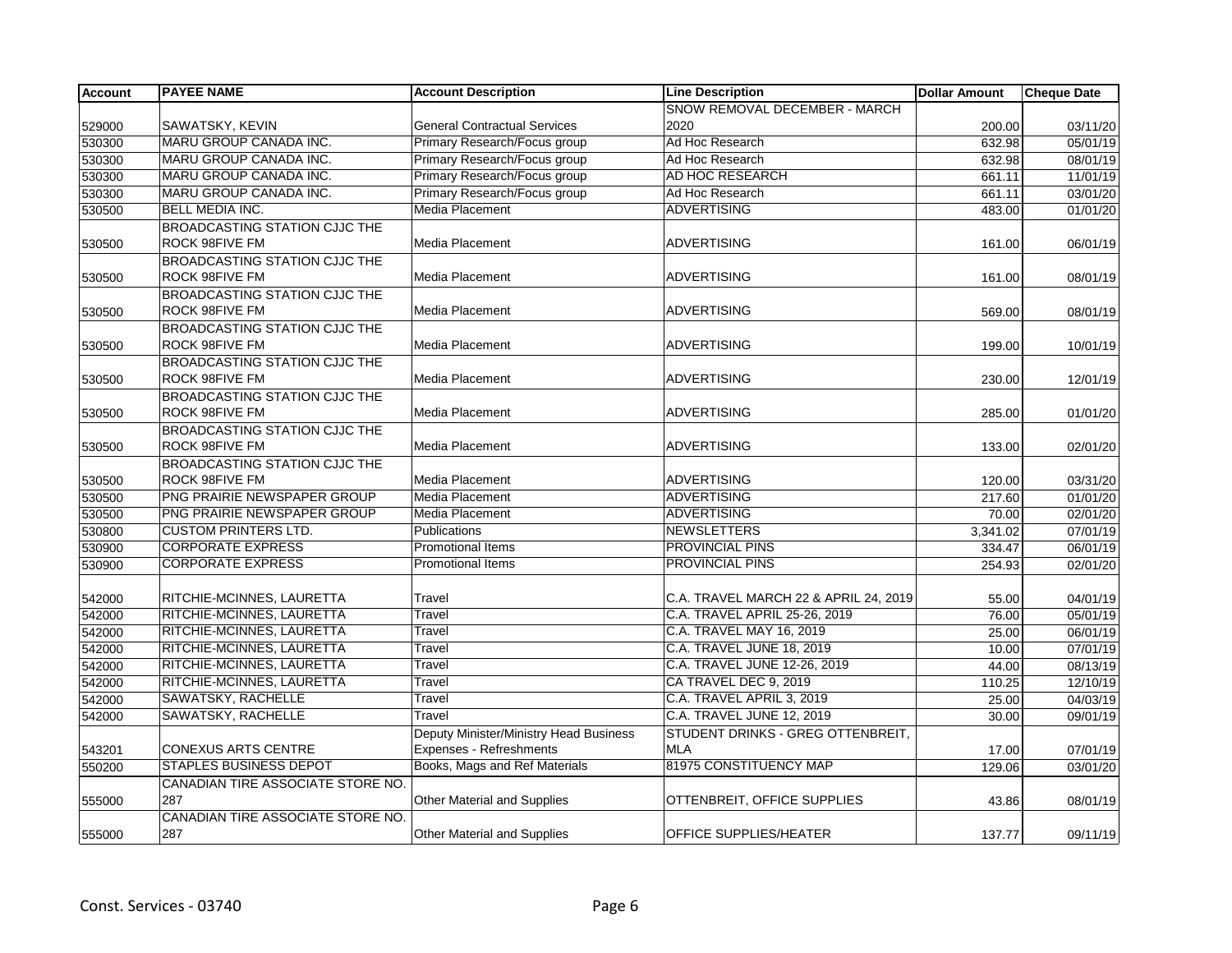| <b>Account</b> | <b>PAYEE NAME</b>                   | <b>Account Description</b>         | <b>Line Description</b>          | <b>Dollar Amount</b> | <b>Cheque Date</b> |
|----------------|-------------------------------------|------------------------------------|----------------------------------|----------------------|--------------------|
|                | CANADIAN TIRE ASSOCIATE STORE NO.   |                                    |                                  |                      |                    |
| 555000         | 287                                 | <b>Other Material and Supplies</b> | OFFICE SUPPLIES                  | 28.06                | 12/01/19           |
|                | CANADIAN TIRE ASSOCIATE STORE NO.   |                                    |                                  |                      |                    |
| 555000         | 287                                 | Other Material and Supplies        | OFFICE SUPPLIES                  | 232.50               | 12/01/19           |
|                | CANADIAN TIRE ASSOCIATE STORE NO.   |                                    | OFFICE SUPPLIES GREG OTTENBREIT, |                      |                    |
| 555000         | 287                                 | Other Material and Supplies        | <b>MLA</b>                       | 105.72               | 01/01/20           |
|                | CANADIAN TIRE ASSOCIATE STORE NO.   |                                    | OFFICE SUPPLIES GREG OTTENBREIT, |                      |                    |
| 555000         | 287                                 | Other Material and Supplies        | <b>MLA</b>                       | 106.86               | 01/13/20           |
|                | CANADIAN TIRE ASSOCIATE STORE NO.   |                                    |                                  |                      |                    |
| 555000         | 287                                 | Other Material and Supplies        | OFFICE SUPPLIES - NO GST         | 21.36                | 03/16/20           |
| 555000         | <b>D'S SIGNS &amp; DESIGNS</b>      | <b>Other Material and Supplies</b> | <b>OFFICE SUPPLIES</b>           | 254.40               | 12/01/19           |
| 555000         | RITCHIE-MCINNES, LAURETTA           | Other Material and Supplies        | OFFICE SUPPLIES                  | 9.35                 | 06/01/19           |
| 555000         | RITCHIE-MCINNES, LAURETTA           | Other Material and Supplies        | OFFICE SUPPLIES                  | 15.61                | 11/01/19           |
| 555000         | RITCHIE-MCINNES, LAURETTA           | Other Material and Supplies        | OFFICE SUPPLIES                  | 43.95                | 01/20/20           |
| 555000         | <b>STAPLES BUSINESS DEPOT</b>       | <b>Other Material and Supplies</b> | 81975 OFFICE SUPPLIES            | 30.72                | 05/02/19           |
| 555000         | <b>STAPLES BUSINESS DEPOT</b>       | <b>Other Material and Supplies</b> | 81975 OFFICE SUPPLIES            | 49.80                | 08/01/19           |
| 555000         | <b>STAPLES BUSINESS DEPOT</b>       | <b>Other Material and Supplies</b> | <b>OFFICE SUPPLIES</b>           | 85.83                | 09/03/19           |
| 555000         | <b>STAPLES BUSINESS DEPOT</b>       | Other Material and Supplies        | 81975 OFFICE SUPPLIES            | 16.95                | 10/04/19           |
| 555000         | <b>STAPLES BUSINESS DEPOT</b>       | <b>Other Material and Supplies</b> | 81975 OFFICE SUPPLIES            | 16.95                | 10/08/19           |
| 555000         | <b>STAPLES BUSINESS DEPOT</b>       | <b>Other Material and Supplies</b> | 81975 OFFICE SUPPLIES            | 61.97                | 11/01/19           |
| 555000         | <b>STAPLES BUSINESS DEPOT</b>       | <b>Other Material and Supplies</b> | 81975 OFFICE SUPPLIES            | 47.67                | 03/16/20           |
|                | WHEATLAND WATER CONDITIONING        |                                    |                                  |                      |                    |
| 555000         | LTD.                                | <b>Other Material and Supplies</b> | OFFICE SUPPLIES                  | 23.32                | 04/01/19           |
|                | WHEATLAND WATER CONDITIONING        |                                    |                                  |                      |                    |
| 555000         | LTD.                                | <b>Other Material and Supplies</b> | OFFICE SUPPLIES                  | 23.32                | 05/01/19           |
|                | WHEATLAND WATER CONDITIONING        |                                    |                                  |                      |                    |
| 555000         | LTD.                                | <b>Other Material and Supplies</b> | OFFICE SUPPLIES                  | 48.32                | 07/01/19           |
|                | WHEATLAND WATER CONDITIONING        |                                    |                                  |                      |                    |
| 555000         | LTD.                                | <b>Other Material and Supplies</b> | OFFICE SUPPLIES                  | 23.32                | 08/01/19           |
|                | WHEATLAND WATER CONDITIONING        |                                    |                                  |                      |                    |
| 555000         | LTD.                                | <b>Other Material and Supplies</b> | OFFICE SUPPLIES                  | 23.32                | 08/01/19           |
|                | WHEATLAND WATER CONDITIONING        |                                    |                                  |                      |                    |
| 555000         | LTD.                                | <b>Other Material and Supplies</b> | OFFICE SUPPLIES                  | 23.32                | 09/01/19           |
|                | WHEATLAND WATER CONDITIONING        |                                    |                                  |                      |                    |
| 555000         | LTD.                                | <b>Other Material and Supplies</b> | OFFICE SUPPLIES                  | 23.32                | 10/01/19           |
|                | <b>WHEATLAND WATER CONDITIONING</b> |                                    |                                  |                      |                    |
| 555000         | LTD.                                | <b>Other Material and Supplies</b> | <b>OFFICE SUPPLIES</b>           | 23.32                | 11/01/19           |
|                | WHEATLAND WATER CONDITIONING        |                                    |                                  |                      |                    |
| 555000         | LTD.                                | <b>Other Material and Supplies</b> | OFFICE SUPPLIES                  | 23.32                | 12/01/19           |
|                | WHEATLAND WATER CONDITIONING        |                                    |                                  |                      |                    |
| 555000         | LTD.                                | <b>Other Material and Supplies</b> | OFFICE SUPPLIES                  | 23.32                | 01/01/20           |
|                | <b>WHEATLAND WATER CONDITIONING</b> |                                    |                                  |                      |                    |
| 555000         | LTD.                                | <b>Other Material and Supplies</b> | OFFICE SUPPLIES                  | 23.32                | 02/01/20           |
|                | <b>WHEATLAND WATER CONDITIONING</b> |                                    |                                  |                      |                    |
| 555000         | LTD.                                | <b>Other Material and Supplies</b> | <b>OFFICE SUPPLIES</b>           | 23.32                | 03/01/20           |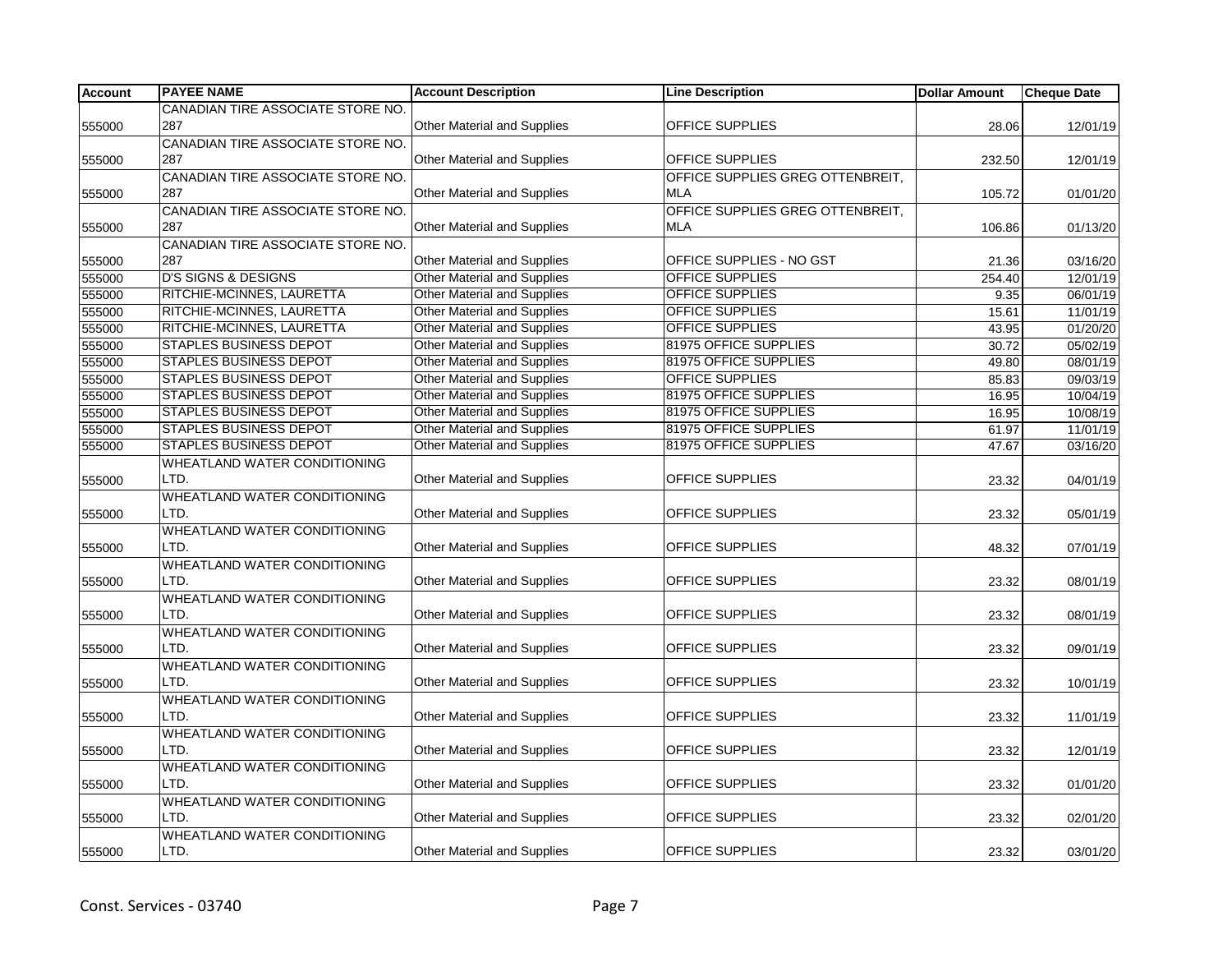| <b>Account</b> | <b>IPAYEE NAME</b>                         | <b>IAccount Description</b>          | <b>ILine Description</b>  | Dollar Amount | lCheque Date |
|----------------|--------------------------------------------|--------------------------------------|---------------------------|---------------|--------------|
| 555000         | WIRELESS AGE                               | Other Material and Supplies          | <b>OFFICE SUPPLIES</b>    | 52.22         | 10/01/19     |
| 564600         | <b>OLSON, STEVEN &amp; OLSON, PETRUNIA</b> | Computer Software - Exp              | <b>SOFTWARE</b>           | 208.24        | 11/08/19     |
| 564600         | <b>OLSON, STEVEN &amp; OLSON, PETRUNIA</b> | Computer Software - Exp              | <b>SOFTWARE</b>           | 783.72        | 02/01/20     |
| 564600         | <b>OLSON, STEVEN &amp; OLSON, PETRUNIA</b> | Computer Software - Exp              | ANTIVIRUS RENEWAL 2019/20 | 212.72        | 03/01/20     |
|                | CANADIAN TIRE ASSOCIATE STORE NO. I        |                                      |                           |               |              |
| 565200         | 287                                        | Office Furniture and Equipment - Exp | <b>HEATER</b>             | 158.99        | 09/11/19     |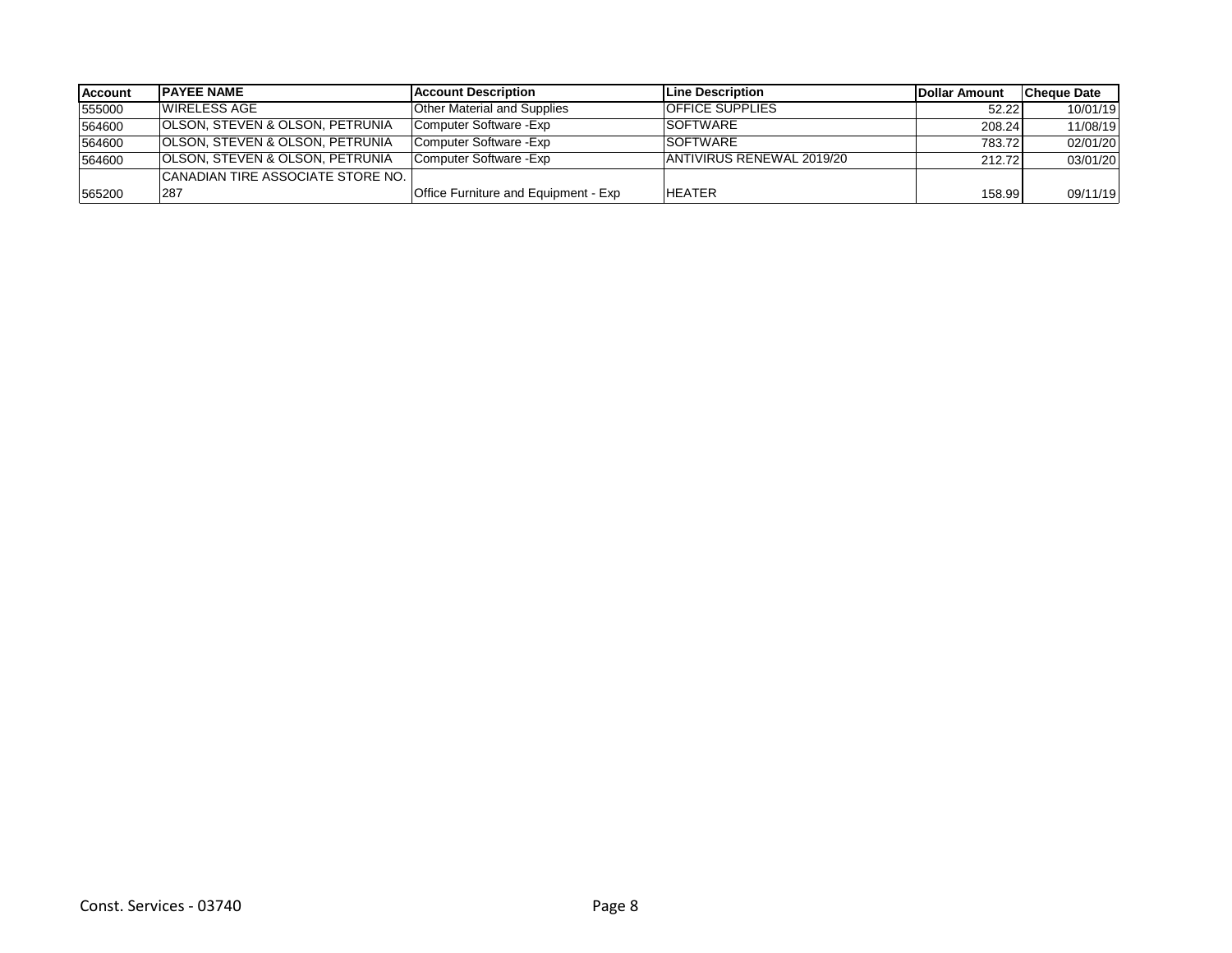# **LEGISLATIVE ASSEMBLY OF SASKATCHEWAN MEMBERS' ACCOUNTABILITY AND DISCLOSURE REPORT For the fiscal year ending March 31, 2020**

### **DIRECTIVE #6 - CONSTITUENCY ASSISTANT EXPENSES**

**2019-2020 TOTAL: \$93,495.84**

| <b>Account</b> | <b>Payee Name</b>         | <b>Account Description</b>    | <b>Dollar Amount</b> | <b>Cheque Date</b> |  |
|----------------|---------------------------|-------------------------------|----------------------|--------------------|--|
|                |                           |                               |                      |                    |  |
| 513000         | RITCHIE-MCINNES, LAURETTA | Out-of-Scope Permanent        | 0.00                 | 04/03/19           |  |
| 513000         | RITCHIE-MCINNES, LAURETTA | Out-of-Scope Permanent        | 2,213.44             | 04/16/19           |  |
| 513000         | RITCHIE-MCINNES, LAURETTA | Out-of-Scope Permanent        | 2,213.44             | 05/01/19           |  |
| 513000         | RITCHIE-MCINNES, LAURETTA | Out-of-Scope Permanent        | 2,213.44             | 05/15/19           |  |
| 513000         | RITCHIE-MCINNES, LAURETTA | Out-of-Scope Permanent        | 2,213.44             | 05/29/19           |  |
| 513000         | RITCHIE-MCINNES, LAURETTA | Out-of-Scope Permanent        | 2,213.44             | 06/12/19           |  |
| 513000         | RITCHIE-MCINNES, LAURETTA | Out-of-Scope Permanent        | 2,213.44             | 06/26/19           |  |
| 513000         | RITCHIE-MCINNES, LAURETTA | Out-of-Scope Permanent        | 2,213.44             | 07/10/19           |  |
| 513000         | RITCHIE-MCINNES, LAURETTA | Out-of-Scope Permanent        | 2,213.44             | 07/24/19           |  |
| 513000         | RITCHIE-MCINNES, LAURETTA | Out-of-Scope Permanent        | 2,213.44             | 08/07/19           |  |
| 513000         | RITCHIE-MCINNES, LAURETTA | Out-of-Scope Permanent        | 2,213.44             | 08/21/19           |  |
| 513000         | RITCHIE-MCINNES, LAURETTA | Out-of-Scope Permanent        | 2,213.44             | 09/04/19           |  |
| 513000         | RITCHIE-MCINNES, LAURETTA | Out-of-Scope Permanent        | 2,213.44             | 09/18/19           |  |
| 513000         | RITCHIE-MCINNES, LAURETTA | Out-of-Scope Permanent        | 2,213.44             | 10/02/19           |  |
| 513000         | RITCHIE-MCINNES, LAURETTA | Out-of-Scope Permanent        | 2,213.44             | 10/16/19           |  |
| 513000         | RITCHIE-MCINNES, LAURETTA | Out-of-Scope Permanent        | 2,213.44             | 11/01/19           |  |
| 513000         | RITCHIE-MCINNES, LAURETTA | Out-of-Scope Permanent        | 2,213.44             | 11/13/19           |  |
| 513000         | RITCHIE-MCINNES, LAURETTA | Out-of-Scope Permanent        | 2,213.44             | 11/27/19           |  |
| 513000         | RITCHIE-MCINNES, LAURETTA | Out-of-Scope Permanent        | 2,213.44             | 12/11/19           |  |
| 513000         | RITCHIE-MCINNES, LAURETTA | Out-of-Scope Permanent        | 2,213.44             | 12/24/19           |  |
| 513000         | RITCHIE-MCINNES, LAURETTA | Out-of-Scope Permanent        | 2,213.44             | 01/08/20           |  |
| 513000         | RITCHIE-MCINNES, LAURETTA | Out-of-Scope Permanent        | 2,213.44             | 01/23/20           |  |
| 513000         | RITCHIE-MCINNES, LAURETTA | Out-of-Scope Permanent        | 2,213.44             | 02/05/20           |  |
| 513000         | RITCHIE-MCINNES, LAURETTA | Out-of-Scope Permanent        | 2,723.12             | 02/19/20           |  |
| 513000         | RITCHIE-MCINNES, LAURETTA | Out-of-Scope Permanent        | 2,235.60             | 03/04/20           |  |
| 513000         | RITCHIE-MCINNES, LAURETTA | Out-of-Scope Permanent        | 6,235.60             | 03/18/20           |  |
| 513000         | RITCHIE-MCINNES, LAURETTA | Out-of-Scope Permanent        | 2,235.60             | 04/01/20           |  |
| 513000         | RITCHIE-MCINNES, LAURETTA | Out-of-Scope Permanent        | 1,667.76             | 04/09/20           |  |
| 514300         | SAWATSKY, RACHELLE        | Part-Time/Permanent Part-Time | 0.00                 | 04/03/19           |  |
| 514300         | <b>SAWATSKY, RACHELLE</b> | Part-Time/Permanent Part-Time | 1,057.58             | 04/16/19           |  |
| 514300         | <b>SAWATSKY, RACHELLE</b> | Part-Time/Permanent Part-Time | 907.16               | 05/01/19           |  |
| 514300         | SAWATSKY, RACHELLE        | Part-Time/Permanent Part-Time | 929.94               | 05/15/19           |  |
| 514300         | SAWATSKY, RACHELLE        | Part-Time/Permanent Part-Time | 1,294.63             | 05/29/19           |  |
| 514300         | <b>SAWATSKY, RACHELLE</b> | Part-Time/Permanent Part-Time | 1,039.35             | 06/12/19           |  |
| 514300         | <b>SAWATSKY, RACHELLE</b> | Part-Time/Permanent Part-Time | 1,066.70             | 06/26/19           |  |
| 514300         | SAWATSKY, RACHELLE        | Part-Time/Permanent Part-Time | 729.37               | 07/10/19           |  |
| 514300         | SAWATSKY, RACHELLE        | Part-Time/Permanent Part-Time | 729.37               | 07/24/19           |  |
| 514300         | SAWATSKY, RACHELLE        | Part-Time/Permanent Part-Time | 510.56               | 08/07/19           |  |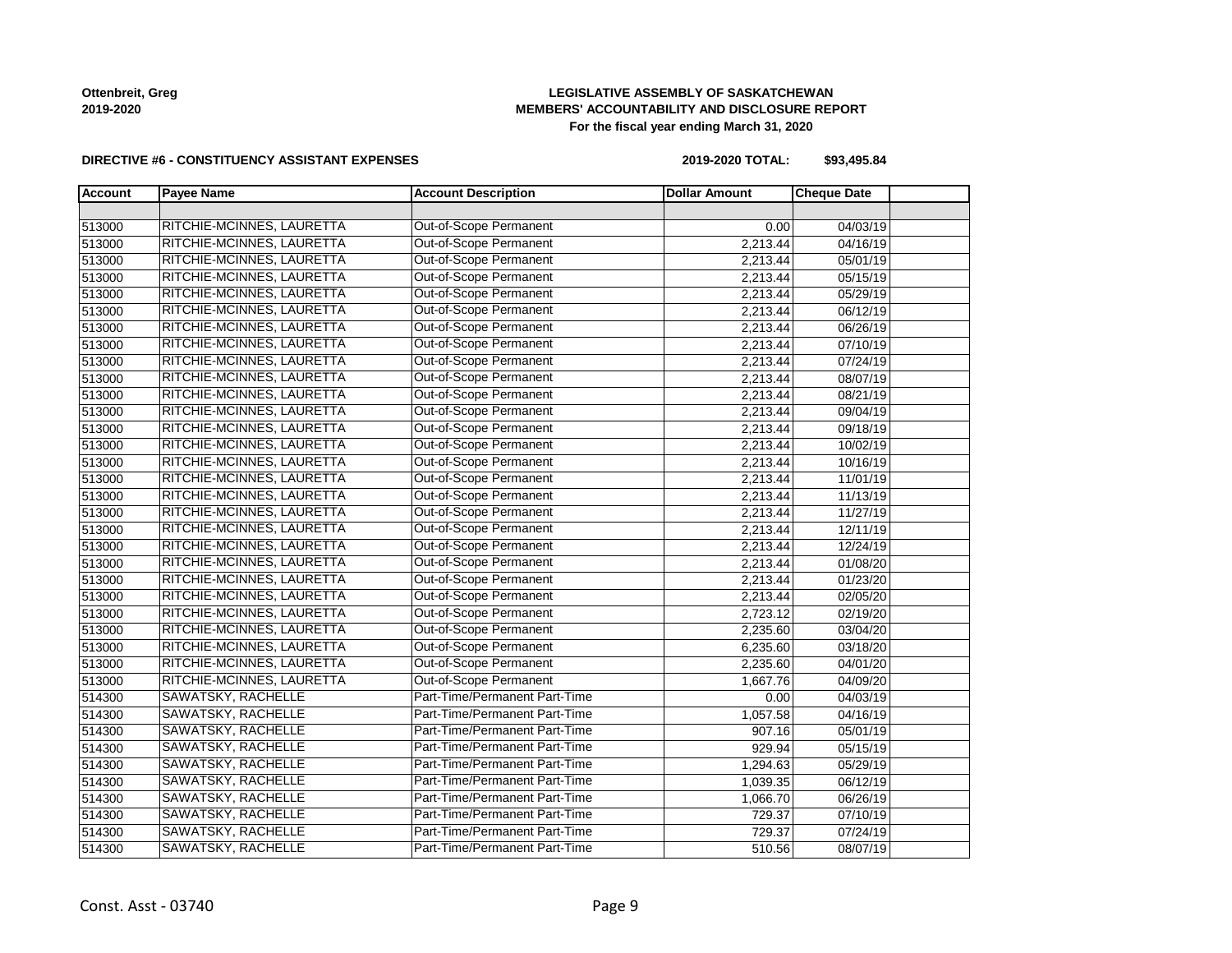| <b>Account</b> | <b>Payee Name</b>  | <b>Account Description</b>       | <b>Dollar Amount</b> | <b>Cheque Date</b> |  |
|----------------|--------------------|----------------------------------|----------------------|--------------------|--|
| 514300         | SAWATSKY, RACHELLE | Part-Time/Permanent Part-Time    | 273.51               | 08/21/19           |  |
| 514300         | SAWATSKY, RACHELLE | Part-Time/Permanent Part-Time    | 510.56               | 09/04/19           |  |
| 514300         | SAWATSKY, RACHELLE | Part-Time/Permanent Part-Time    | 1,057.58             | 09/18/19           |  |
| 514300         | SAWATSKY, RACHELLE | Part-Time/Permanent Part-Time    | 1,203.46             | 10/02/19           |  |
| 514300         | SAWATSKY, RACHELLE | Part-Time/Permanent Part-Time    | 929.94               | 10/16/19           |  |
| 514300         | SAWATSKY, RACHELLE | Part-Time/Permanent Part-Time    | 1,039.35             | 11/01/19           |  |
| 514300         | SAWATSKY, RACHELLE | Part-Time/Permanent Part-Time    | 1,080.38             | 11/13/19           |  |
| 514300         | SAWATSKY, RACHELLE | Part-Time/Permanent Part-Time    | 939.06               | 11/27/19           |  |
| 514300         | SAWATSKY, RACHELLE | Part-Time/Permanent Part-Time    | 1,039.35             | 12/11/19           |  |
| 514300         | SAWATSKY, RACHELLE | Part-Time/Permanent Part-Time    | 1,094.05             | 12/24/19           |  |
| 514300         | SAWATSKY, RACHELLE | Part-Time/Permanent Part-Time    | 309.98               | 01/08/20           |  |
| 514300         | SAWATSKY, RACHELLE | Part-Time/Permanent Part-Time    | 1,258.16             | 01/23/20           |  |
| 514300         | SAWATSKY, RACHELLE | Part-Time/Permanent Part-Time    | 1,057.58             | 02/05/20           |  |
| 514300         | SAWATSKY, RACHELLE | Part-Time/Permanent Part-Time    | 1,273.32             | 02/19/20           |  |
| 514300         | SAWATSKY, RACHELLE | Part-Time/Permanent Part-Time    | 1,086.58             | 03/04/20           |  |
| 514300         | SAWATSKY, RACHELLE | Part-Time/Permanent Part-Time    | 5,297.97             | 03/18/20           |  |
| 514300         | SAWATSKY, RACHELLE | Part-Time/Permanent Part-Time    | 1,210.89             | 04/01/20           |  |
| 514300         | SAWATSKY, RACHELLE | Part-Time/Permanent Part-Time    | 267.04               | 04/09/20           |  |
|                |                    | Change in Y/E Accrued Empl Leave |                      |                    |  |
| 519900         | None (Default)     | <b>Entitlements</b>              | $-1,042.94$          | 04/24/19           |  |
|                |                    | Change in Y/E Accrued Empl Leave |                      |                    |  |
| 519900         | None (Default)     | Entitlements                     | 1,552.00             | 04/14/20           |  |